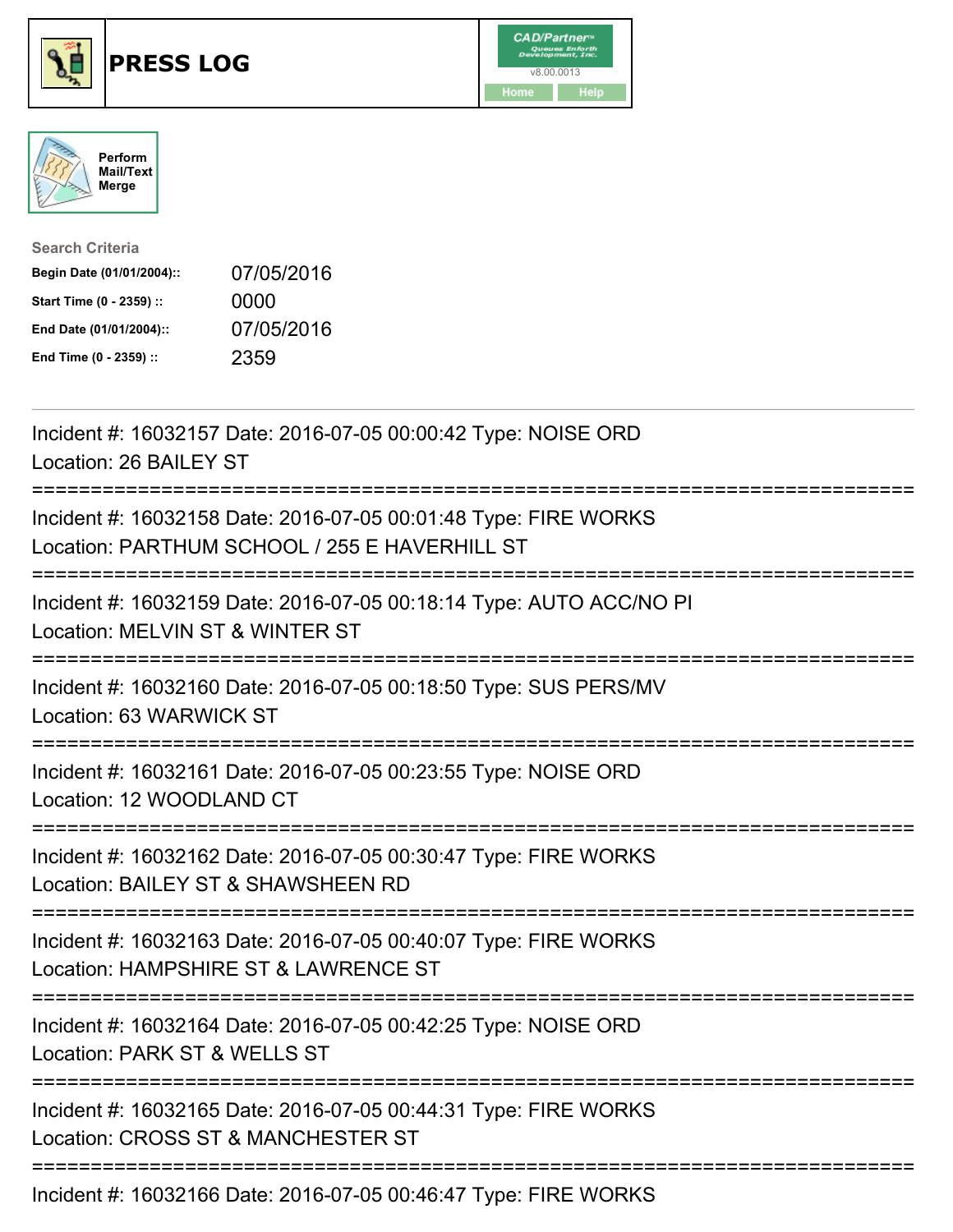| Location: ALDER ST & JUNIPER ST                                                                                                   |
|-----------------------------------------------------------------------------------------------------------------------------------|
| Incident #: 16032167 Date: 2016-07-05 00:47:42 Type: NOISE ORD<br>Location: 166 PARK ST<br>:===================================== |
| Incident #: 16032168 Date: 2016-07-05 01:04:39 Type: DISTURBANCE<br>Location: BONGOS / 202 LAWRENCE ST                            |
| Incident #: 16032169 Date: 2016-07-05 01:09:41 Type: DISTURBANCE<br>Location: 89 GREENWOOD ST                                     |
| Incident #: 16032170 Date: 2016-07-05 01:22:54 Type: NOISE ORD<br>Location: 130 HIGH ST                                           |
| Incident #: 16032171 Date: 2016-07-05 01:25:51 Type: M/V STOP<br><b>Location: FALLS BRIDGE</b>                                    |
| Incident #: 16032172 Date: 2016-07-05 01:27:31 Type: M/V STOP<br><b>Location: IRENE ST</b>                                        |
| Incident #: 16032173 Date: 2016-07-05 01:29:04 Type: NOTIFICATION<br>Location: 473 ESSEX ST #65                                   |
| Incident #: 16032174 Date: 2016-07-05 01:33:10 Type: BUILDING CHK<br>Location: TEDESCHI / 703 HAVERHILL ST                        |
| Incident #: 16032175 Date: 2016-07-05 01:34:17 Type: FIRE/MV<br>Location: 139 GARDEN ST                                           |
| Incident #: 16032176 Date: 2016-07-05 01:34:55 Type: BUILDING CHK<br>Location: DUNKIN DONUTS / 226 WINTHROP AV                    |
| Incident #: 16032177 Date: 2016-07-05 01:53:04 Type: GUN CALL<br>Location: POLLA CAVO / LAWRENCE ST & LEXINGTON ST                |
| Incident #: 16032178 Date: 2016-07-05 01:53:45 Type: M/V STOP<br>Location: 150 COMMON ST                                          |
| Incident #: 16032179 Date: 2016-07-05 02:05:38 Type: MEDIC SUPPORT<br>Location: 274 E HAVERHILL ST #24                            |
| Incident #: 16032180 Date: 2016-07-05 02:06:30 Type: FIRE WORKS                                                                   |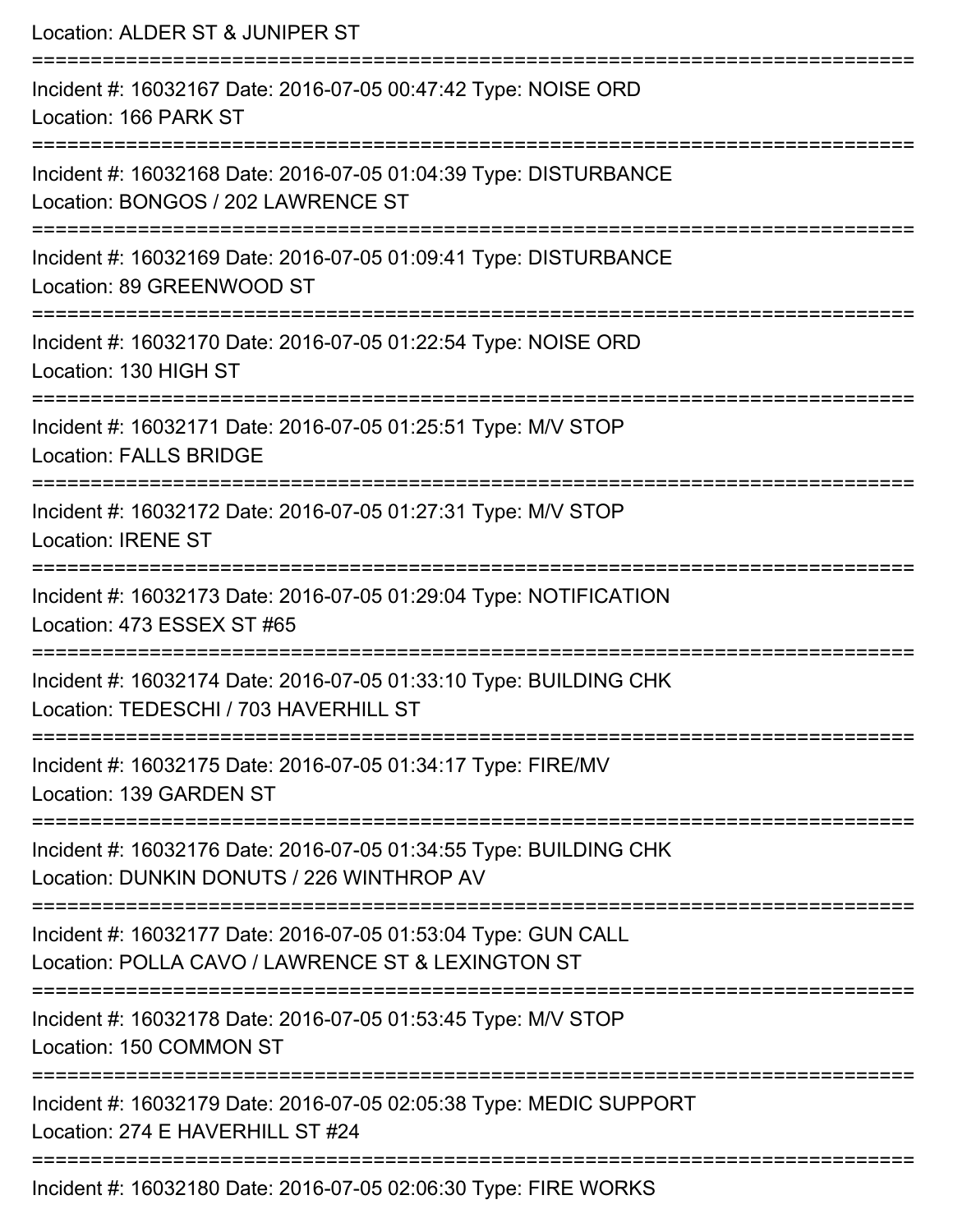| Incident #: 16032181 Date: 2016-07-05 02:12:33 Type: M/V STOP<br>Location: BROADWAY & MANCHESTER ST              |
|------------------------------------------------------------------------------------------------------------------|
| Incident #: 16032182 Date: 2016-07-05 02:33:04 Type: M/V STOP<br>Location: 154 CHESTER ST                        |
| Incident #: 16032183 Date: 2016-07-05 02:36:42 Type: FIRE/MV<br><b>Location: 3 MERRIMACK VIEW CT</b>             |
| Incident #: 16032184 Date: 2016-07-05 02:40:00 Type: M/V STOP<br>Location: 102 CHESTER ST                        |
| Incident #: 16032185 Date: 2016-07-05 02:40:23 Type: 209A/VIOLATION<br>Location: PROSPECT ST & VINE ST           |
| Incident #: 16032186 Date: 2016-07-05 02:47:21 Type: CK WELL BEING<br>Location: 274 E HAVERHILL ST               |
| Incident #: 16032187 Date: 2016-07-05 02:51:32 Type: M/V STOP<br>Location: ANDOVER ST & S BROADWAY               |
| Incident #: 16032188 Date: 2016-07-05 03:15:09 Type: BUILDING CHK<br>Location: 50 ESSEX ST                       |
| Incident #: 16032189 Date: 2016-07-05 03:28:01 Type: BUILDING CHK<br>Location: MEN'S WAREHOUSE / 59 MERRIMACK ST |
| Incident #: 16032190 Date: 2016-07-05 03:33:55 Type: M/V STOP<br>Location: BROADWAY & VALLEY ST                  |
| Incident #: 16032191 Date: 2016-07-05 03:38:33 Type: M/V STOP<br>Location: JACKSON ST                            |
| Incident #: 16032192 Date: 2016-07-05 03:40:03 Type: M/V STOP<br><b>Location: BODWELL</b>                        |
| Incident #: 16032193 Date: 2016-07-05 03:41:12 Type: BUILDING CHK<br>Location: HABITAT RESTORE / 647 ANDOVER ST  |
| Incident #: 16032194 Date: 2016-07-05 03:41:50 Type: BUILDING CHK                                                |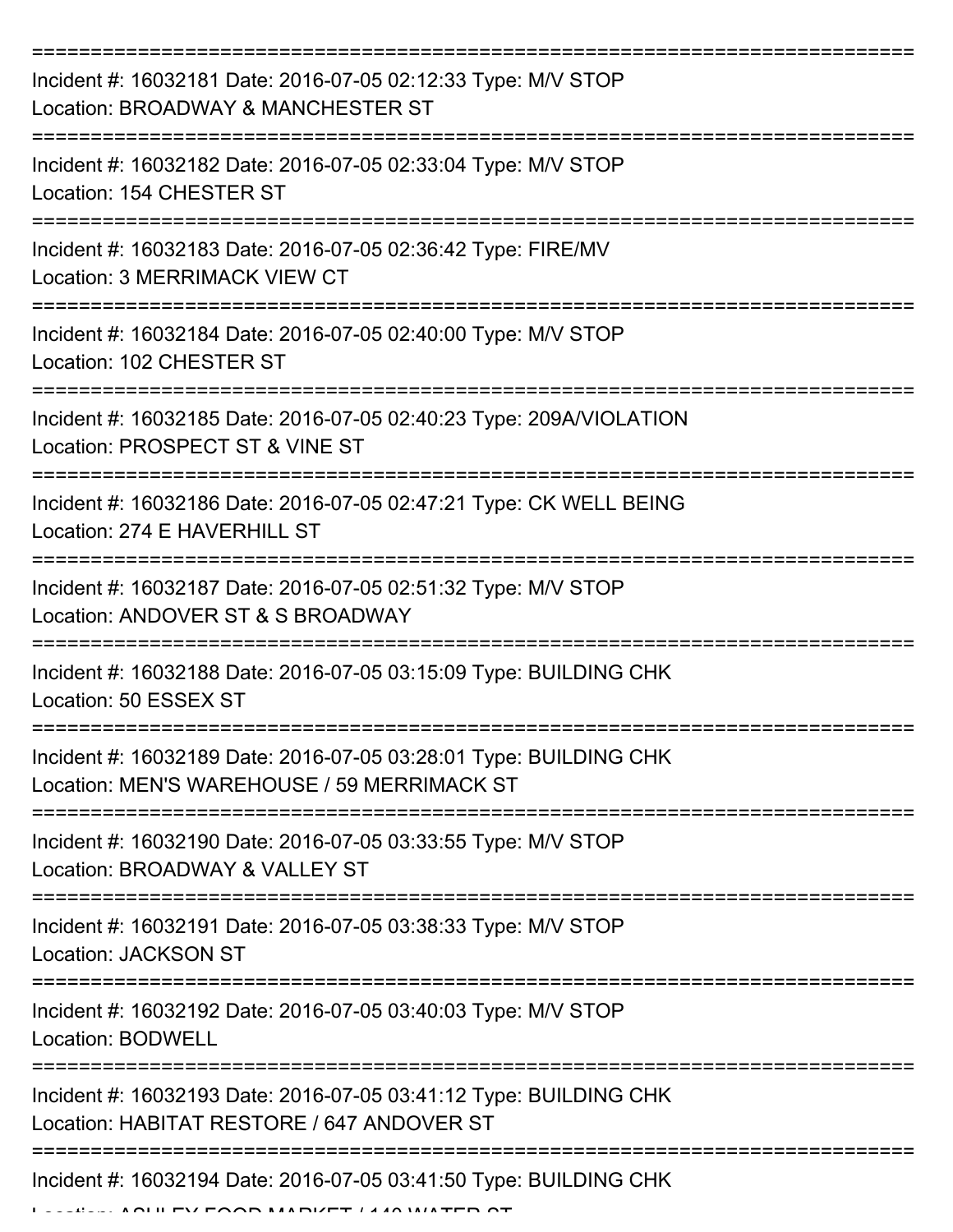| Incident #: 16032195 Date: 2016-07-05 03:42:15 Type: BUILDING CHK<br>Location: PIZZA PUB / 233 LAWRENCE ST       |
|------------------------------------------------------------------------------------------------------------------|
| Incident #: 16032196 Date: 2016-07-05 03:42:51 Type: M/V STOP<br><b>Location: JACKSON</b>                        |
| Incident #: 16032197 Date: 2016-07-05 03:44:17 Type: BUILDING CHK<br>Location: TEDESCHI / 3 BEACON ST            |
| Incident #: 16032198 Date: 2016-07-05 03:45:20 Type: M/V STOP<br><b>Location: FERN ST</b>                        |
| Incident #: 16032199 Date: 2016-07-05 03:47:01 Type: M/V STOP<br><b>Location: N PARISH</b>                       |
| Incident #: 16032200 Date: 2016-07-05 03:58:44 Type: BUILDING CHK<br>Location: WIRELESS CHOICE / 67 JACKSON ST   |
| Incident #: 16032201 Date: 2016-07-05 04:18:51 Type: E911 HANGUP<br>Location: CELL TOWER LOCATION / 198 BRUCE ST |
| Incident #: 16032202 Date: 2016-07-05 04:47:01 Type: DOMESTIC/PROG<br>Location: 105 S UNION ST                   |
| Incident #: 16032203 Date: 2016-07-05 04:59:01 Type: BUILDING CHK<br>Location: LIGHTSHIP, THE / 118 S UNION ST   |
| Incident #: 16032204 Date: 2016-07-05 05:21:36 Type: ALARM/BURG<br>Location: RICO CONVIENENCE / 360 LOWELL ST    |
| Incident #: 16032205 Date: 2016-07-05 05:29:24 Type: BUILDING CHK<br>Location: 393 LOWELL ST                     |
| Incident #: 16032206 Date: 2016-07-05 05:30:29 Type: BUILDING CHK<br>Location: TEDESCHI / 703 HAVERHILL ST       |
| Incident #: 16032207 Date: 2016-07-05 05:40:41 Type: CK WELL BEING<br>Location: 29 CAMDEN ST FL 2                |
| Incident #: 16032208 Date: 2016-07-05 05:54:12 Type: AUTO ACC/NO PI                                              |

Location: MASONI ST & WATER ST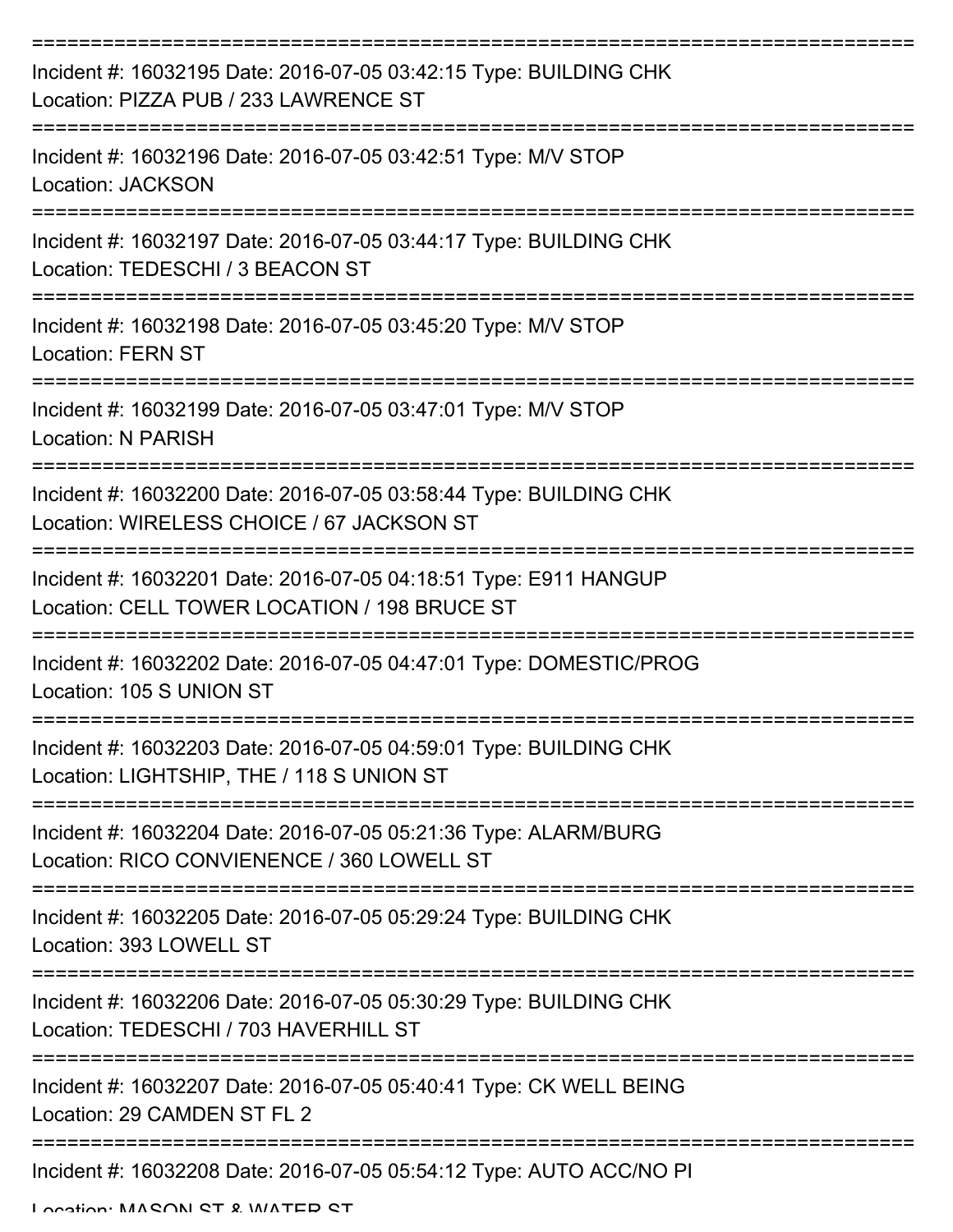| Incident #: 16032209 Date: 2016-07-05 06:19:17 Type: M/V STOP<br>Location: 7 FARLEY ST                                |
|-----------------------------------------------------------------------------------------------------------------------|
| Incident #: 16032210 Date: 2016-07-05 06:29:33 Type: M/V STOP<br>Location: 27 FARLEY ST                               |
| Incident #: 16032211 Date: 2016-07-05 06:33:17 Type: ALARMS<br>Location: KEY POLYMER / 17 SHEPARD ST                  |
| Incident #: 16032212 Date: 2016-07-05 06:53:55 Type: E911 HANGUP<br>Location: CELL TOWER ADDRESS / 80 EXCHANGE ST     |
| Incident #: 16032213 Date: 2016-07-05 06:58:59 Type: PARK & WALK<br>Location: 0 BROADWAY                              |
| Incident #: 16032214 Date: 2016-07-05 07:03:30 Type: M/V STOP<br>Location: ANDOVER ST & FURBER ST                     |
| Incident #: 16032215 Date: 2016-07-05 07:04:39 Type: ALARM/BURG<br>Location: KEY POLYMER / 17 SHEPARD ST              |
| Incident #: 16032216 Date: 2016-07-05 07:12:45 Type: CLOSE STREET<br>Location: LAWRENCE ST & PARK ST                  |
| Incident #: 16032217 Date: 2016-07-05 07:24:39 Type: M/V STOP<br>Location: ANDOVER ST & BROOKFIELD ST                 |
| Incident #: 16032218 Date: 2016-07-05 08:02:12 Type: M/V STOP<br>Location: LAWRENCE ST & METHUEN ST                   |
| Incident #: 16032219 Date: 2016-07-05 08:07:21 Type: AUTO ACC/UNK PI<br>Location: PARTHUM SCHOOL / 255 E HAVERHILL ST |
| Incident #: 16032220 Date: 2016-07-05 08:11:52 Type: CLOSE STREET<br>Location: S UNION ST & WINTHROP AV               |
| Incident #: 16032221 Date: 2016-07-05 08:36:44 Type: MEDIC SUPPORT<br>Location: 10 MCKINLEY AV                        |
| Incident #: 16032222 Date: 2016-07-05 08:54:50 Type: TOW OF M/V<br>Location: 315 E HAVERHILL ST                       |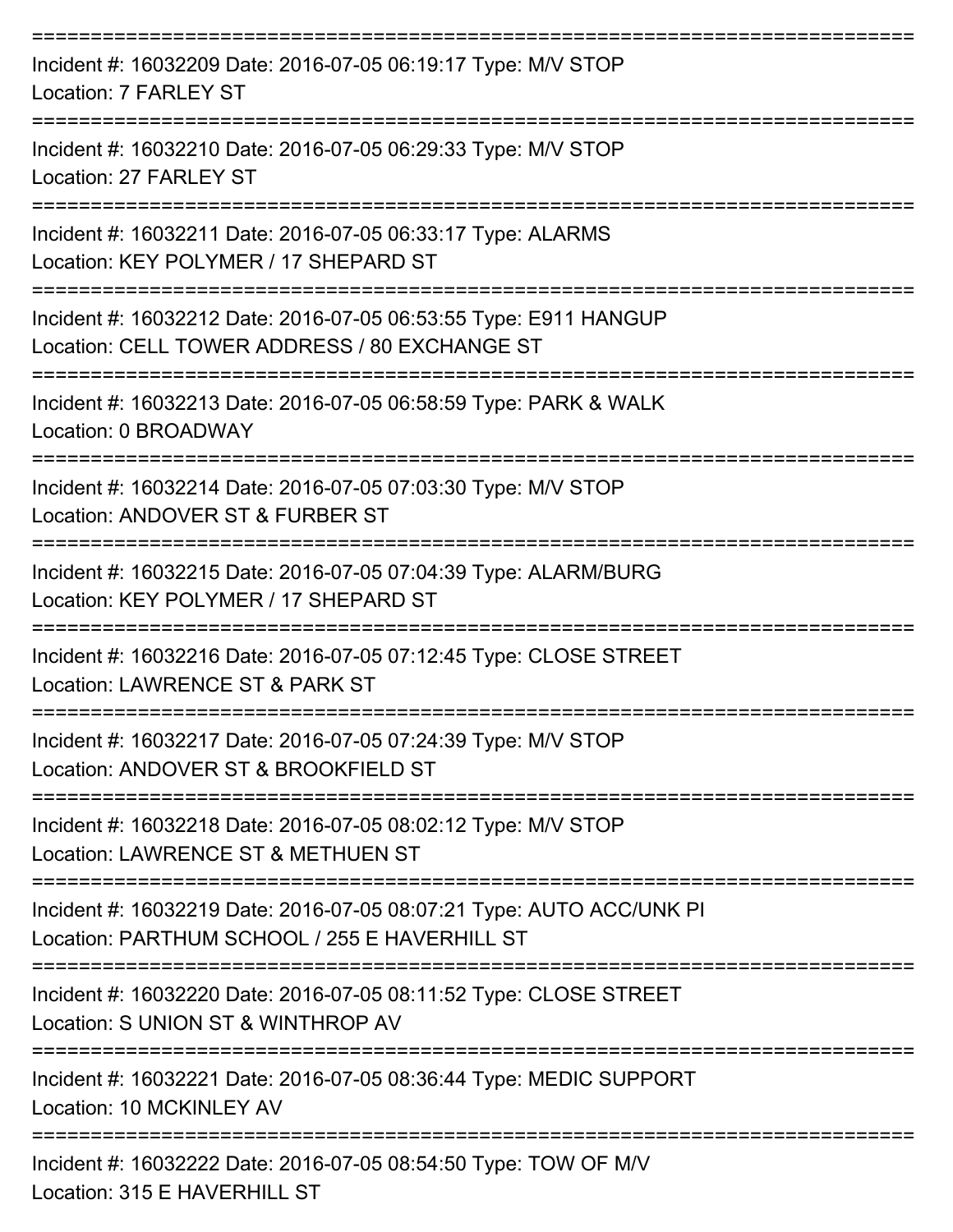| Incident #: 16032223 Date: 2016-07-05 09:05:32 Type: PARK & WALK<br>Location: BRADFORD ST & BROADWAY                                                    |
|---------------------------------------------------------------------------------------------------------------------------------------------------------|
| ==============================<br>Incident #: 16032224 Date: 2016-07-05 09:15:46 Type: SHOTS FIRED<br>Location: 214 BROADWAY                            |
| .---------------<br>-----------------<br>Incident #: 16032225 Date: 2016-07-05 09:24:57 Type: INVEST CONT<br>Location: GUILMETTE SCHOOL / 80 BODWELL ST |
| Incident #: 16032226 Date: 2016-07-05 09:53:14 Type: AUTO ACC/NO PI<br>Location: LAWRENCE ST & MAPLE ST                                                 |
| :========================<br>Incident #: 16032227 Date: 2016-07-05 09:57:32 Type: PARK & WALK<br>Location: BRADFORD ST & BROADWAY                       |
| Incident #: 16032228 Date: 2016-07-05 09:58:52 Type: M/V STOP<br>Location: FRANKLIN ST & HAVERHILL ST                                                   |
| -----------------------<br>Incident #: 16032229 Date: 2016-07-05 10:00:49 Type: PARK & WALK<br>Location: MARKET ST & S UNION ST                         |
| Incident #: 16032230 Date: 2016-07-05 10:01:07 Type: MAL DAMAGE<br>Location: 416 S BROADWAY                                                             |
| Incident #: 16032231 Date: 2016-07-05 10:28:39 Type: FRAUD<br>Location: 16 HALLENAN AV                                                                  |
| Incident #: 16032232 Date: 2016-07-05 10:39:31 Type: ABAND MV<br>Location: 1 BEACON AV                                                                  |
| Incident #: 16032233 Date: 2016-07-05 10:40:18 Type: HARASSMENT<br>Location: 10 HAVERHILL ST                                                            |
| Incident #: 16032234 Date: 2016-07-05 10:47:56 Type: GUN CALL<br>Location: 112 MARSTON ST                                                               |
| Incident #: 16032235 Date: 2016-07-05 10:51:12 Type: KEEP PEACE<br>Location: 269 HAVERHILL ST #2                                                        |
| Incident #: 16032237 Date: 2016-07-05 10:54:26 Type: ALARMS<br>Location: 36B E PLEASANT ST                                                              |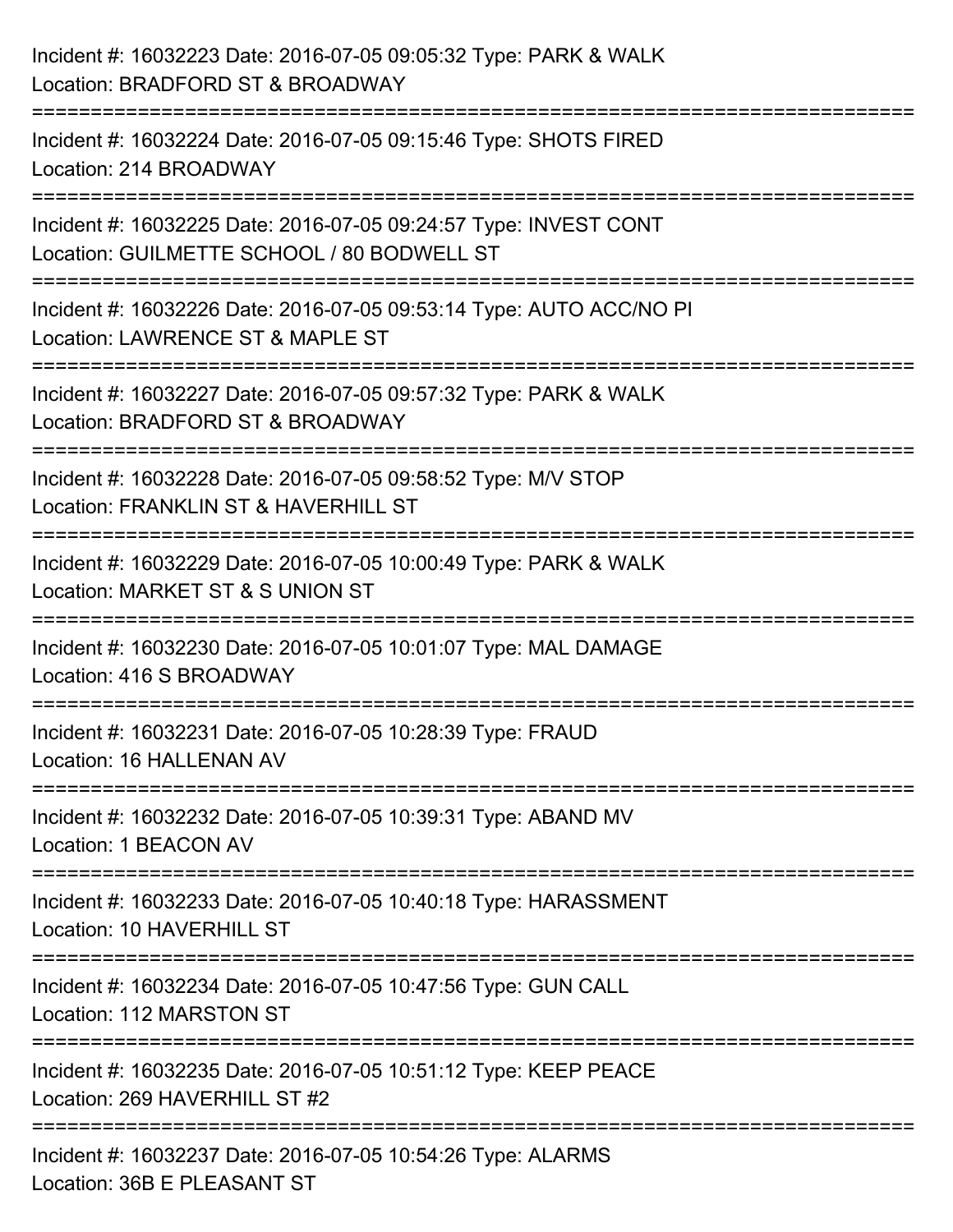| Incident #: 16032236 Date: 2016-07-05 10:55:47 Type: AUTO ACC/PI<br>Location: 312 MARKET ST                                           |
|---------------------------------------------------------------------------------------------------------------------------------------|
| Incident #: 16032238 Date: 2016-07-05 11:02:42 Type: LOST PROPERTY<br>Location: 216 PROSPECT ST                                       |
| Incident #: 16032239 Date: 2016-07-05 11:10:30 Type: HIT & RUN M/V<br>Location: WALGREENS / 220 S BROADWAY<br>======================= |
| Incident #: 16032240 Date: 2016-07-05 11:13:57 Type: HIT & RUN M/V<br>Location: 130 UNION ST FL 2                                     |
| Incident #: 16032241 Date: 2016-07-05 11:17:11 Type: MV/BLOCKING<br>Location: ESSEX ST & FRANKLIN ST                                  |
| Incident #: 16032242 Date: 2016-07-05 11:22:31 Type: GENERAL SERV<br>Location: 1 BEACON AV                                            |
| Incident #: 16032243 Date: 2016-07-05 11:31:05 Type: B&E/PAST<br>Location: 284 BROADWAY FL 1                                          |
| Incident #: 16032244 Date: 2016-07-05 11:45:52 Type: M/V STOP<br>Location: LOWELL ST & WINTER ST                                      |
| Incident #: 16032245 Date: 2016-07-05 11:51:38 Type: HARASSMENT<br>Location: 10 HAVERHILL ST                                          |
| Incident #: 16032247 Date: 2016-07-05 11:54:05 Type: DOMESTIC/PROG<br>Location: 133 OSGOOD ST                                         |
| Incident #: 16032246 Date: 2016-07-05 11:55:24 Type: ASSIST FIRE<br>Location: 366 ESSEX ST                                            |
| Incident #: 16032248 Date: 2016-07-05 12:31:17 Type: ALARMS<br>Location: AMES ST & PROVIDENCE ST                                      |
| Incident #: 16032249 Date: 2016-07-05 12:37:20 Type: M/V STOP<br>Location: BEACON ST & MT VERNON ST                                   |
| Incident #: 16032250 Date: 2016-07-05 12:37:42 Type: M/V STOP<br>Location: BEACON ST & MT VERNON ST                                   |

===========================================================================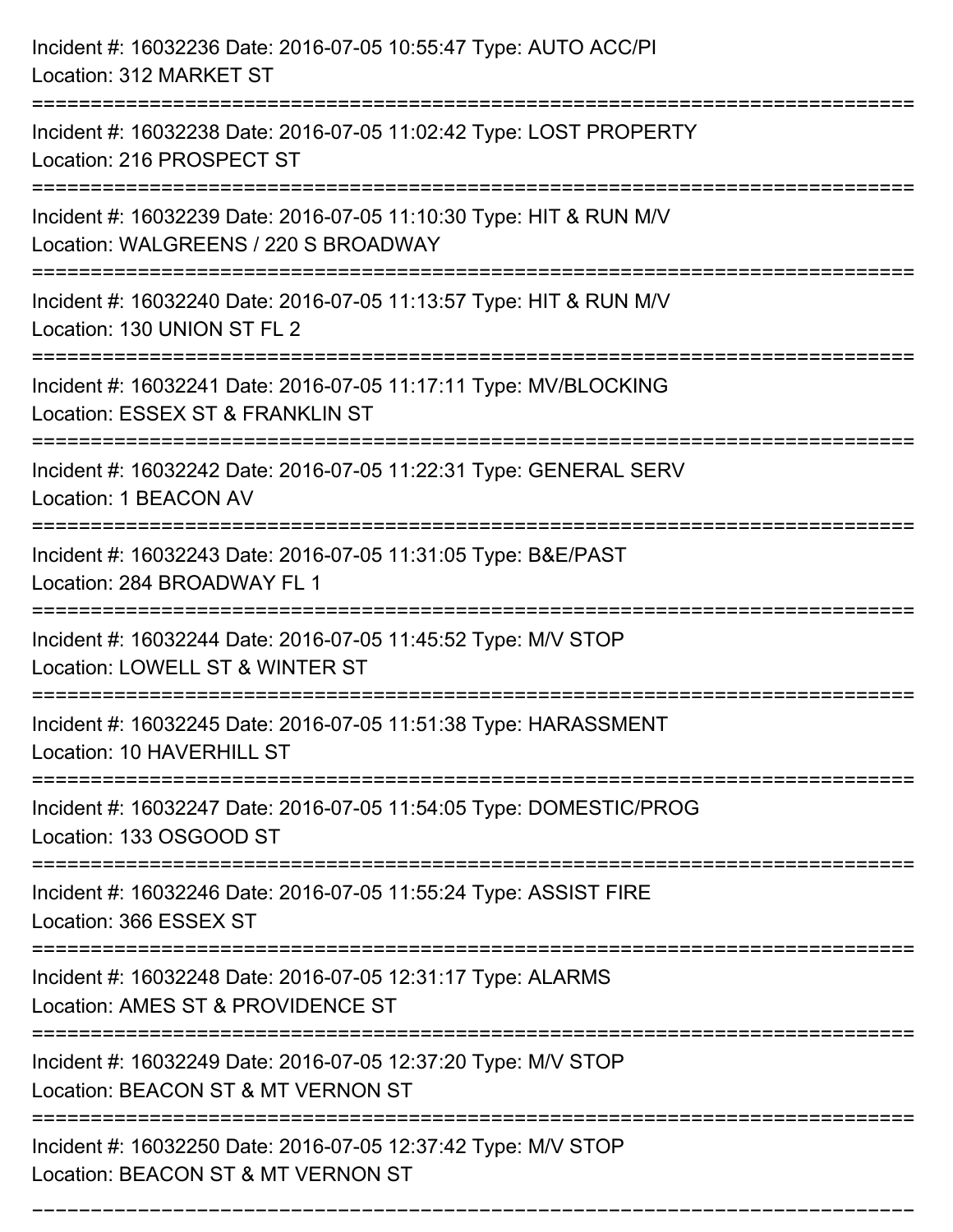| Incident #: 16032251 Date: 2016-07-05 12:39:52 Type: MEDIC SUPPORT<br>Location: 212 ARLINGTON ST                                             |
|----------------------------------------------------------------------------------------------------------------------------------------------|
| Incident #: 16032252 Date: 2016-07-05 12:41:46 Type: HIT & RUN M/V<br>Location: 43 PEARL ST                                                  |
| Incident #: 16032253 Date: 2016-07-05 12:52:31 Type: A&B D/W/ PROG<br>Location: 212 BOXFORD ST FL 2<br>.==================================== |
| Incident #: 16032254 Date: 2016-07-05 12:54:12 Type: A&B D/W/ PROG<br>Location: 212 BOXFORD ST                                               |
| Incident #: 16032255 Date: 2016-07-05 12:55:20 Type: FIGHT<br>Location: 123 BENNINGTON ST                                                    |
| Incident #: 16032256 Date: 2016-07-05 12:59:25 Type: AUTO ACC/NO PI<br>Location: 355 ESSEX ST                                                |
| Incident #: 16032257 Date: 2016-07-05 13:11:56 Type: INVEST CONT<br>Location: 10 HAVERHILL ST                                                |
| Incident #: 16032258 Date: 2016-07-05 13:20:23 Type: DRUG VIO<br>Location: 49 WALNUT ST                                                      |
| Incident #: 16032259 Date: 2016-07-05 13:25:44 Type: DRUG VIO<br>Location: LAWRENCE ST & SARATOGA ST                                         |
| Incident #: 16032260 Date: 2016-07-05 13:29:24 Type: M/V STOP<br>Location: LAWRENCE ST & OAK ST                                              |
| Incident #: 16032261 Date: 2016-07-05 13:33:01 Type: TRESPASSING<br>Location: 119 THOREAU WAY                                                |
| Incident #: 16032262 Date: 2016-07-05 13:45:27 Type: INVESTIGATION<br>Location: 90 LOWELL ST                                                 |
| Incident #: 16032263 Date: 2016-07-05 13:47:12 Type: STOL/MV/PAS<br>Location: METHUEN ST ( REAR OF EBLENS)                                   |
| Incident #: 16032264 Date: 2016-07-05 13:49:20 Type: AUTO ACC/NO PI<br>Location: LOWELL ST & OXFORD ST                                       |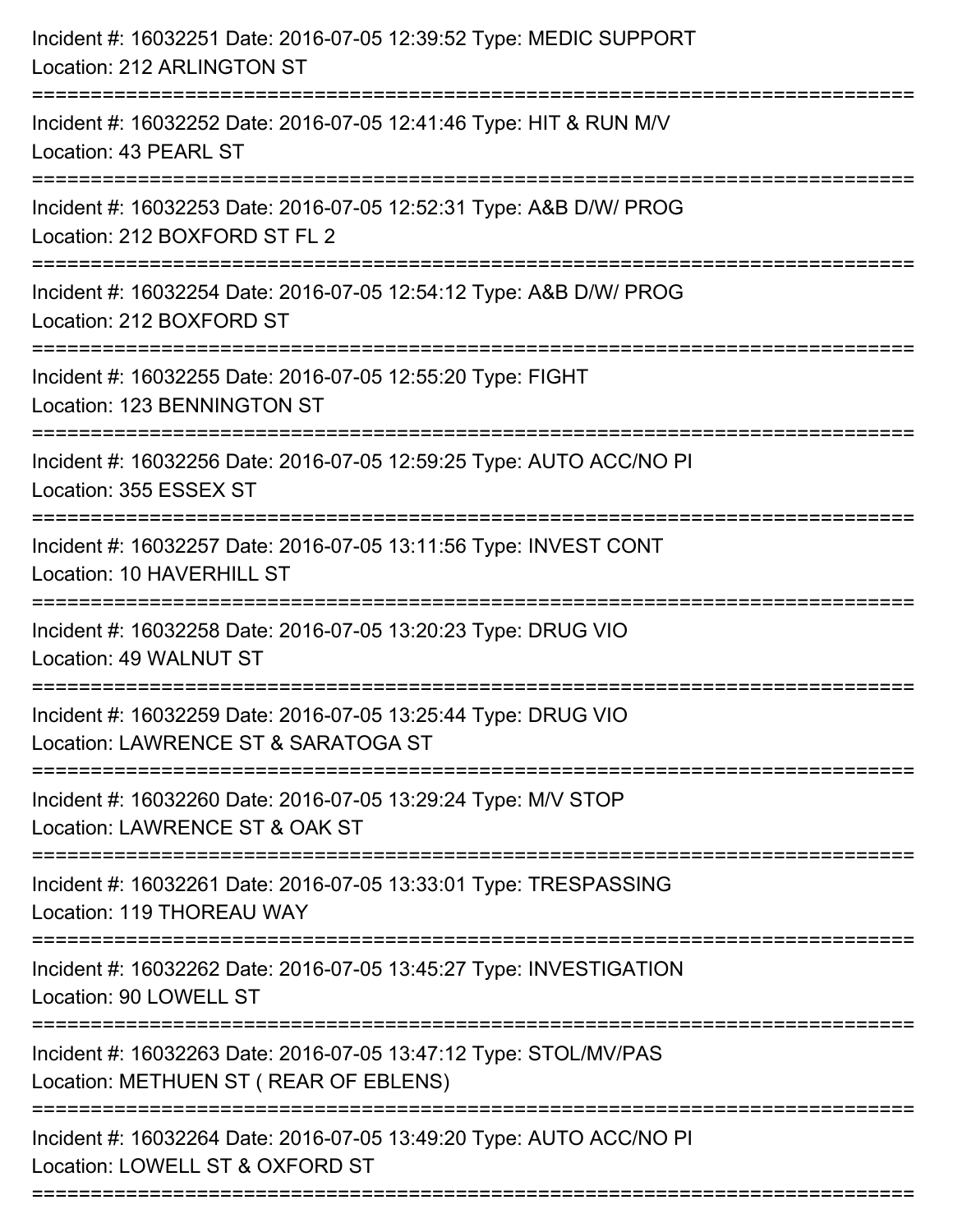Location: 143 BERKELEY ST #2

| Incident #: 16032266 Date: 2016-07-05 14:06:38 Type: SHOPLIFTING<br>Location: DEMOULAS MARKET / 700 ESSEX ST |
|--------------------------------------------------------------------------------------------------------------|
| Incident #: 16032267 Date: 2016-07-05 14:10:36 Type: INVEST CONT<br>Location: 10 HAVERHILL ST                |
| Incident #: 16032268 Date: 2016-07-05 14:31:11 Type: WIRE DOWN<br>Location: 296 LOWELL ST                    |
| Incident #: 16032269 Date: 2016-07-05 14:37:54 Type: DEATH SUDDEN<br>Location: 35 COMMON ST #129             |
| Incident #: 16032270 Date: 2016-07-05 14:47:11 Type: ANIMAL COMPL<br><b>Location: 89 ARLINGTON ST</b>        |
| Incident #: 16032271 Date: 2016-07-05 14:52:48 Type: M/V STOP<br>Location: CROSBY ST & S BROADWAY            |
| Incident #: 16032272 Date: 2016-07-05 14:55:33 Type: LIC PLATE STO<br>Location: 25 BAILEY ST                 |
| Incident #: 16032273 Date: 2016-07-05 14:56:59 Type: COURT DOC SERVE<br>Location: BROADWAY & CROSS ST        |
| Incident #: 16032274 Date: 2016-07-05 14:57:34 Type: ALARM/BURG<br>Location: 184 PARK ST                     |
| Incident #: 16032275 Date: 2016-07-05 15:00:07 Type: M/V STOP<br>Location: S BROADWAY & WEARE ST             |
| Incident #: 16032276 Date: 2016-07-05 15:01:37 Type: M/V STOP<br>Location: S BROADWAY & WEARE ST             |
| Incident #: 16032277 Date: 2016-07-05 15:07:15 Type: M/V STOP<br>Location: S BROADWAY & WEARE ST             |
| Incident #: 16032278 Date: 2016-07-05 15:09:18 Type: M/V STOP<br>Location: S BROADWAY & WEARE ST             |
|                                                                                                              |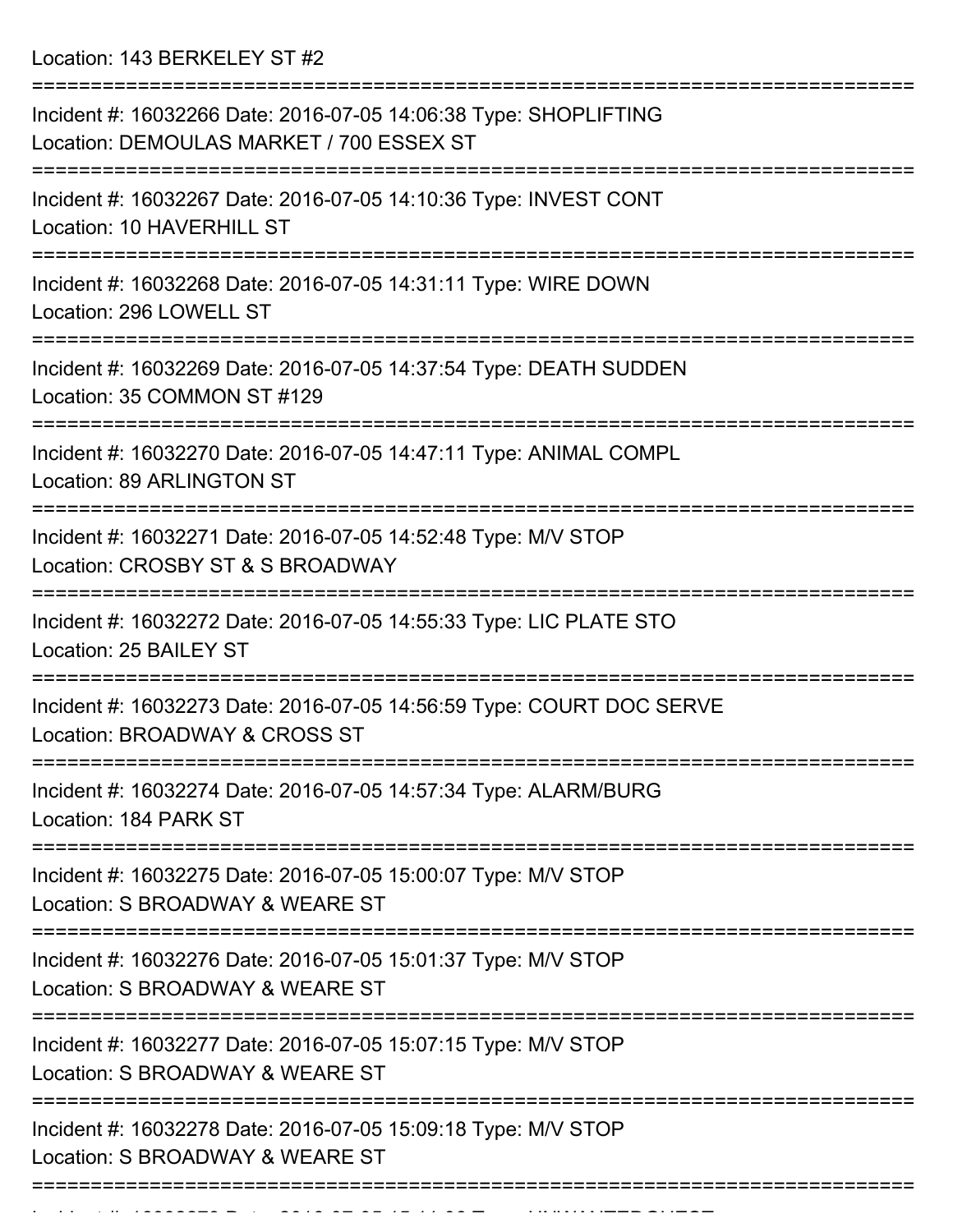Location: 125 JACKSON ST

| Incident #: 16032281 Date: 2016-07-05 15:23:57 Type: TRESPASSING<br>Location: 610 BROADWAY                      |
|-----------------------------------------------------------------------------------------------------------------|
| Incident #: 16032280 Date: 2016-07-05 15:24:16 Type: M/V STOP<br>Location: MERRIMACK ST & PARKER ST             |
| Incident #: 16032282 Date: 2016-07-05 15:28:43 Type: M/V STOP<br>Location: ANDOVER ST & S BROADWAY              |
| Incident #: 16032283 Date: 2016-07-05 15:29:39 Type: NOISE ORD<br>Location: 21 E HAVERHILL ST                   |
| Incident #: 16032284 Date: 2016-07-05 15:42:58 Type: MEDIC SUPPORT<br>Location: 250 BROADWAY                    |
| Incident #: 16032285 Date: 2016-07-05 15:51:25 Type: FIGHT<br>Location: CRESCENT ST & HAVERHILL ST              |
| Incident #: 16032286 Date: 2016-07-05 15:53:44 Type: AUTO ACC/PI<br>Location: PARK ST & SPRUCE ST               |
| Incident #: 16032287 Date: 2016-07-05 15:57:28 Type: CK WELL BEING<br>Location: 372 ELM ST #56                  |
| Incident #: 16032288 Date: 2016-07-05 16:02:27 Type: MAN DOWN<br>Location: 52 CAMBRIDGE ST                      |
| -------------<br>Incident #: 16032289 Date: 2016-07-05 16:10:48 Type: DISTURBANCE<br>Location: 417 HIGH ST FL 2 |
| Incident #: 16032290 Date: 2016-07-05 16:30:15 Type: SUS PERS/MV<br>Location: AVON ST & JACKSON ST              |
| Incident #: 16032291 Date: 2016-07-05 16:32:12 Type: DRUG VIO<br>Location: 206 BROADWAY                         |
| Incident #: 16032292 Date: 2016-07-05 16:35:25 Type: A&B PROG<br>Location: 46 E LAUREL ST                       |
|                                                                                                                 |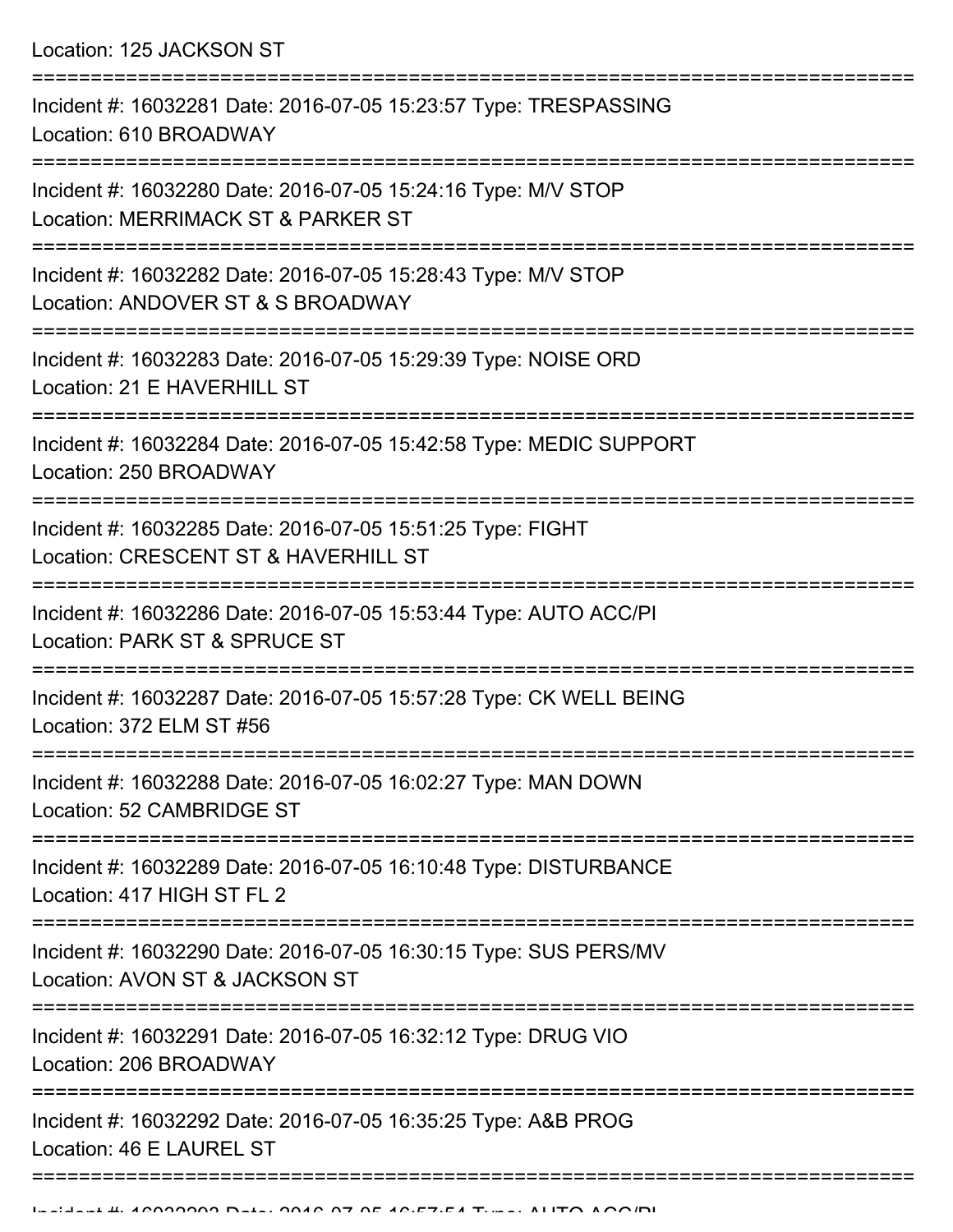| Location: BROADWAY & WATER ST                                                                                  |
|----------------------------------------------------------------------------------------------------------------|
| Incident #: 16032294 Date: 2016-07-05 17:17:11 Type: LARCENY/PAST<br>Location: 39 OREGON AV                    |
| Incident #: 16032295 Date: 2016-07-05 17:17:23 Type: AUTO ACC/UNK PI<br>Location: 290 MERRIMACK ST             |
| Incident #: 16032296 Date: 2016-07-05 17:20:49 Type: M/V STOP<br>Location: BROADWAY & LOWELL ST                |
| Incident #: 16032297 Date: 2016-07-05 17:29:04 Type: AUTO ACC/NO PI<br>Location: 95 MYRTLE ST                  |
| Incident #: 16032298 Date: 2016-07-05 17:31:05 Type: M/V STOP<br>Location: CENTRAL BRIDGE / 0 MERRIMACK ST     |
| Incident #: 16032299 Date: 2016-07-05 17:32:49 Type: M/V STOP<br>Location: 305 ESSEX ST                        |
| Incident #: 16032300 Date: 2016-07-05 17:40:24 Type: M/V STOP<br>Location: COMMON ST & NEWBURY ST              |
| Incident #: 16032302 Date: 2016-07-05 17:40:33 Type: SUS PERS/MV<br>Location: 106 BERKELEY ST                  |
| Incident #: 16032301 Date: 2016-07-05 17:41:45 Type: M/V STOP<br>Location: COMMON ST & NEWBURY ST              |
| Incident #: 16032303 Date: 2016-07-05 17:48:48 Type: M/V STOP<br>Location: COMMON ST & UNION ST                |
| Incident #: 16032304 Date: 2016-07-05 17:54:56 Type: M/V STOP<br>Location: 200 MERRIMACK ST                    |
| Incident #: 16032305 Date: 2016-07-05 18:11:44 Type: INVESTIGATION<br>Location: 251 FARNHAM ST                 |
| Incident #: 16032306 Date: 2016-07-05 18:17:11 Type: ALARM/BURG<br>Location: SAUNDERS CROSSING / 11 DIAMOND ST |
| $Inoidont + 16099907$ Dete: 2016.07.05.10:10:15 Tupe: ANIIMAL COMPL                                            |

Incident #: 16032307 Date: 2016-07-05 18:18:15 Type: ANIMAL COMPL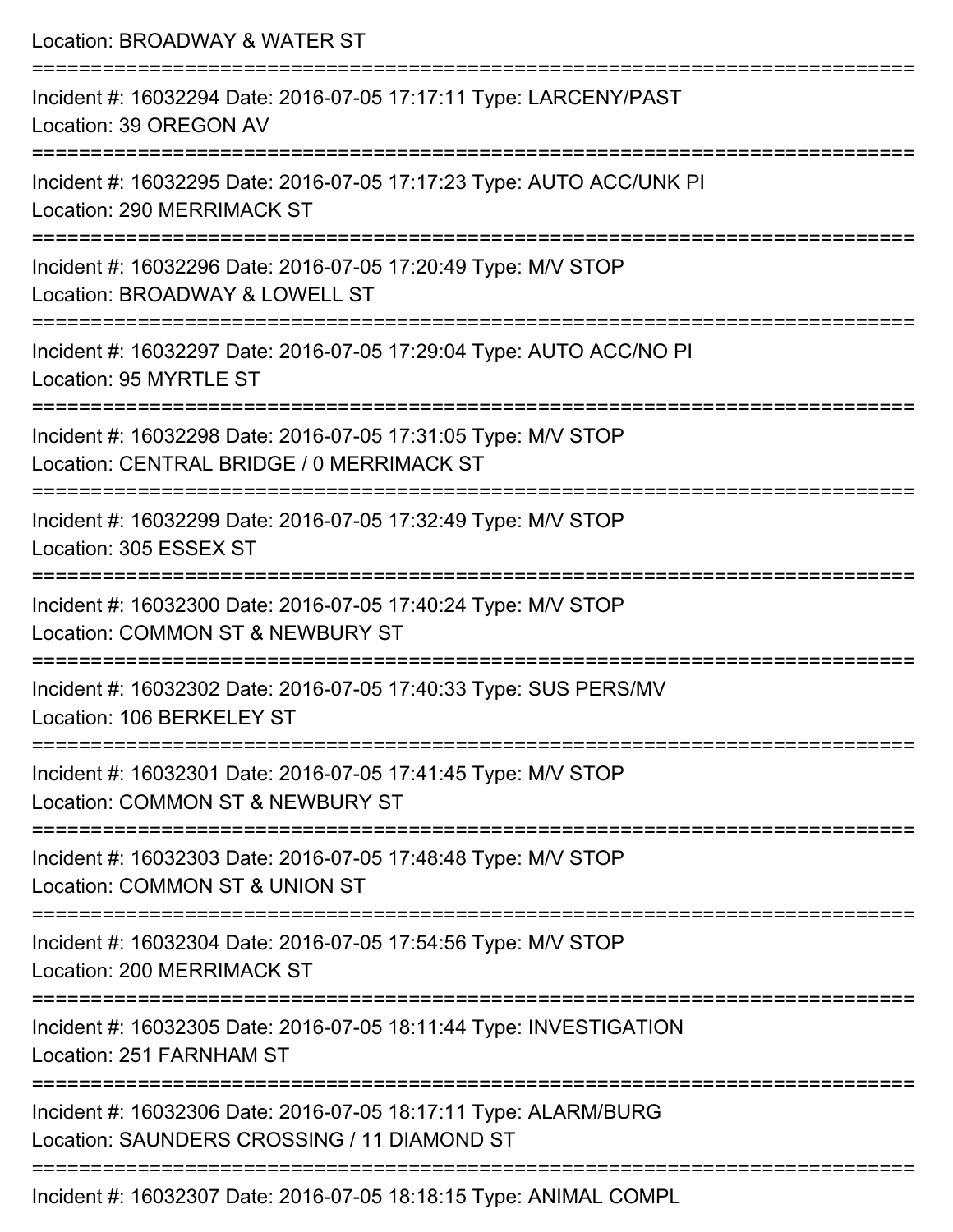| Incident #: 16032308 Date: 2016-07-05 18:18:53 Type: MEDIC SUPPORT<br>Location: 101 ANDOVER ST FL 1         |
|-------------------------------------------------------------------------------------------------------------|
| Incident #: 16032309 Date: 2016-07-05 18:21:05 Type: CK WELL BEING<br>Location: 36 MORTON ST                |
| Incident #: 16032310 Date: 2016-07-05 18:42:53 Type: ALARM/BURG<br>Location: 201 HAVERHILL ST               |
| Incident #: 16032311 Date: 2016-07-05 19:04:55 Type: M/V STOP<br>Location: CENTRAL BRIDGE / 0 MERRIMACK ST  |
| Incident #: 16032312 Date: 2016-07-05 19:09:29 Type: AUTO ACC/NO PI<br>Location: FRANKLIN ST & HAVERHILL ST |
| Incident #: 16032313 Date: 2016-07-05 19:10:44 Type: NOTIFICATION<br>Location: 18 JACKSON ST #6             |
| Incident #: 16032314 Date: 2016-07-05 19:13:52 Type: INVEST CONT<br>Location: 49 DRACUT ST                  |
| Incident #: 16032315 Date: 2016-07-05 19:17:29 Type: M/V STOP<br>Location: JACKSON CT & JACKSON TER         |
| Incident #: 16032316 Date: 2016-07-05 19:34:57 Type: M/V STOP<br>Location: HAVERHILL ST & LAWRENCE ST       |
| Incident #: 16032317 Date: 2016-07-05 19:35:29 Type: EXTRA SURVEIL<br><b>Location: THORNTON AV</b>          |
| Incident #: 16032318 Date: 2016-07-05 19:46:02 Type: FIGHT<br>Location: 31 ROYAL ST                         |
| Incident #: 16032319 Date: 2016-07-05 19:52:59 Type: CK WELL BEING<br>Location: 36 NEWTON ST                |
| Incident #: 16032320 Date: 2016-07-05 19:55:18 Type: MAL DAMAGE<br>Location: 700 ESSEX ST                   |
| Incident #: 16032321 Date: 2016-07-05 19:59:37 Type: ALARMS                                                 |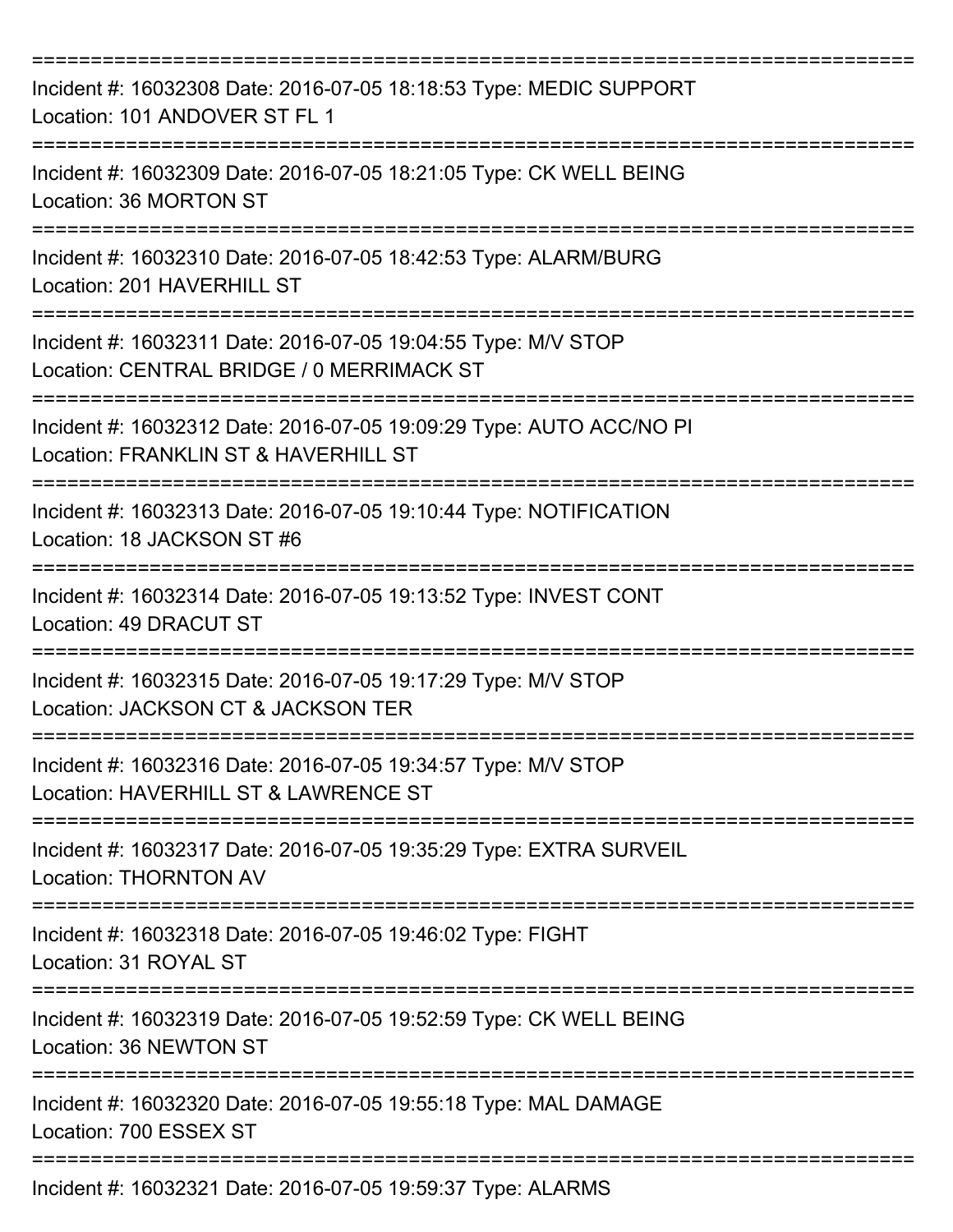| Incident #: 16032322 Date: 2016-07-05 20:11:52 Type: M/V STOP<br>Location: 10 HANCOCK ST                                  |
|---------------------------------------------------------------------------------------------------------------------------|
| Incident #: 16032323 Date: 2016-07-05 20:13:27 Type: MAL DAMAGE<br>Location: 10 WEARE ST                                  |
| Incident #: 16032324 Date: 2016-07-05 20:16:12 Type: DOMESTIC/PAST<br>Location: 62 HAMPSHIRE ST                           |
| Incident #: 16032325 Date: 2016-07-05 20:18:44 Type: M/V STOP<br>Location: 9 HOLT ST                                      |
| Incident #: 16032326 Date: 2016-07-05 20:23:33 Type: MISSING PERS<br>Location: 39 SPRINGFIELD ST                          |
| Incident #: 16032327 Date: 2016-07-05 20:28:01 Type: DRUG VIO<br>Location: MARY INM NURSING/RESTORATIVE / 172 LAWRENCE ST |
| Incident #: 16032328 Date: 2016-07-05 20:31:25 Type: 209A/VIOLATION<br>Location: 75 BROOKFIELD ST FL 3RD                  |
| Incident #: 16032329 Date: 2016-07-05 20:40:53 Type: TRESPASSING<br>Location: 14 WELLS ST                                 |
| Incident #: 16032330 Date: 2016-07-05 20:45:54 Type: DOMESTIC/PAST<br>Location: 60 BENNINGTON ST                          |
| Incident #: 16032331 Date: 2016-07-05 20:50:00 Type: STOLEN PROP<br>Location: 53 HAWLEY ST                                |
| Incident #: 16032332 Date: 2016-07-05 21:04:23 Type: UNWANTEDGUEST<br>Location: 100 CROSS ST FL 3                         |
| Incident #: 16032333 Date: 2016-07-05 21:07:10 Type: ALARM/BURG<br>Location: RESD; DAVID MCGRATH / 98 BRADFORD ST FL 2    |
| Incident #: 16032334 Date: 2016-07-05 21:08:55 Type: MV/BLOCKING<br>Location: 73 TRENTON ST                               |
| Incident #: 16032335 Date: 2016-07-05 21:18:53 Type: UNWANTEDGUEST                                                        |

Location: 86 SULLIVAN AV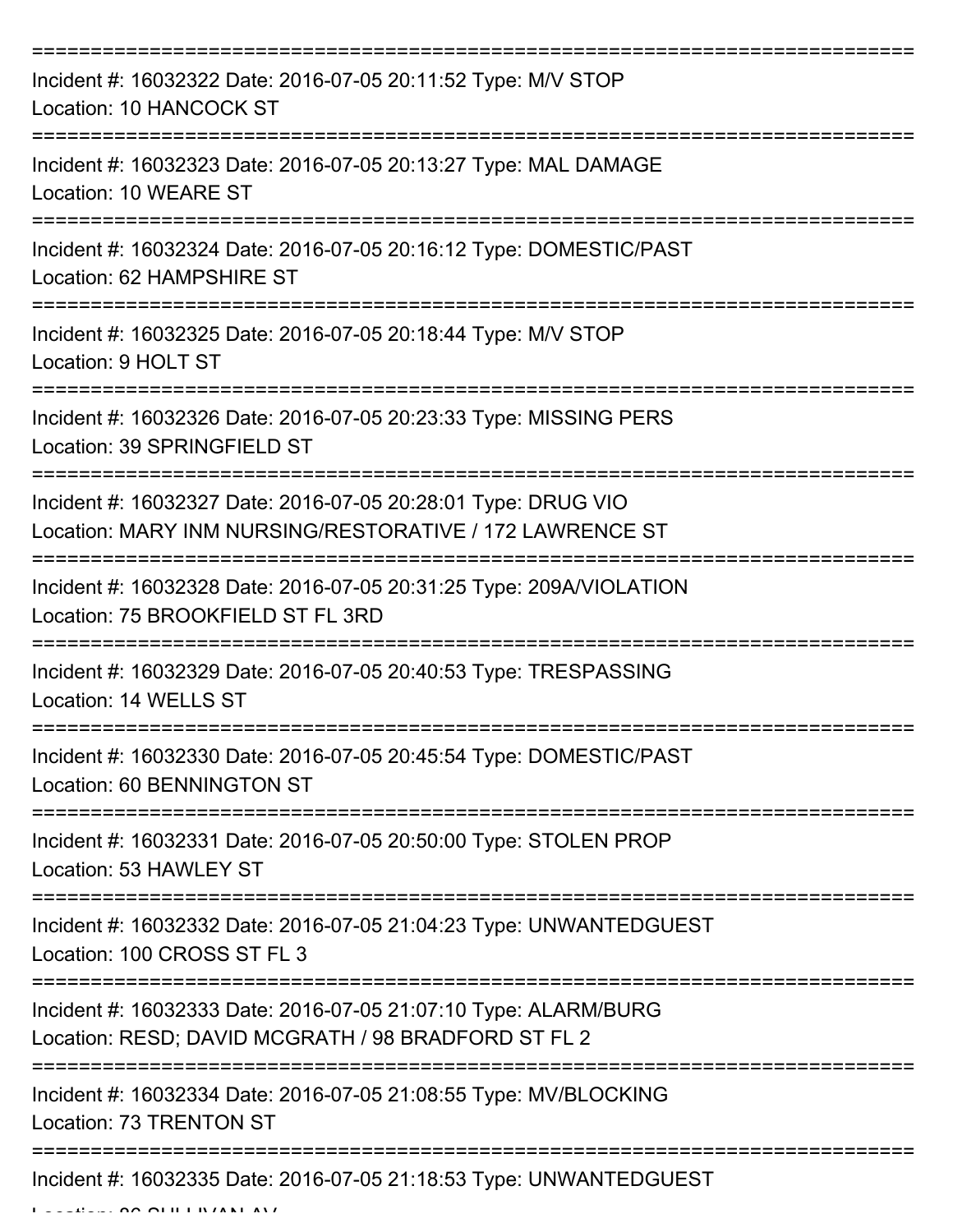| Incident #: 16032337 Date: 2016-07-05 21:20:46 Type: FIRE WORKS<br>Location: ANDOVER ST & FOSTER ST                         |
|-----------------------------------------------------------------------------------------------------------------------------|
| Incident #: 16032336 Date: 2016-07-05 21:20:59 Type: FIRE WORKS<br>Location: 671 ESSEX ST                                   |
| Incident #: 16032338 Date: 2016-07-05 21:24:49 Type: ALARMS<br>Location: 135 BUTLER ST                                      |
| Incident #: 16032339 Date: 2016-07-05 21:28:02 Type: M/V STOP<br>Location: PARKER ST & SPRINGFIELD ST                       |
| Incident #: 16032340 Date: 2016-07-05 21:28:29 Type: FIGHT<br>Location: 117 WATER ST                                        |
| Incident #: 16032341 Date: 2016-07-05 21:33:24 Type: FIRE WORKS<br>Location: BROOKLINE ST & MARSTON                         |
| Incident #: 16032342 Date: 2016-07-05 21:34:23 Type: FIRE WORKS<br><b>Location: NORRIS ST</b>                               |
| Incident #: 16032343 Date: 2016-07-05 21:45:30 Type: GENERAL SERV<br>Location: 26 BOEHM ST                                  |
| Incident #: 16032344 Date: 2016-07-05 21:49:24 Type: INVEST CONT<br>Location: 30 SAXONIA AV                                 |
| :==================<br>Incident #: 16032345 Date: 2016-07-05 21:55:22 Type: FIRE WORKS<br>Location: AMES ST & PROVIDENCE ST |
| Incident #: 16032346 Date: 2016-07-05 21:55:49 Type: ANIMAL COMPL<br>Location: 48 ALDER ST                                  |
| Incident #: 16032347 Date: 2016-07-05 22:00:11 Type: ANIMAL COMPL<br>Location: 48 ALDER ST                                  |
| Incident #: 16032348 Date: 2016-07-05 22:00:31 Type: DRUG VIO<br>Location: LAWRENCE ST & MYRTLE ST                          |
| Incident #: 16032349 Date: 2016-07-05 22:09:16 Type: DOMESTIC/PROG                                                          |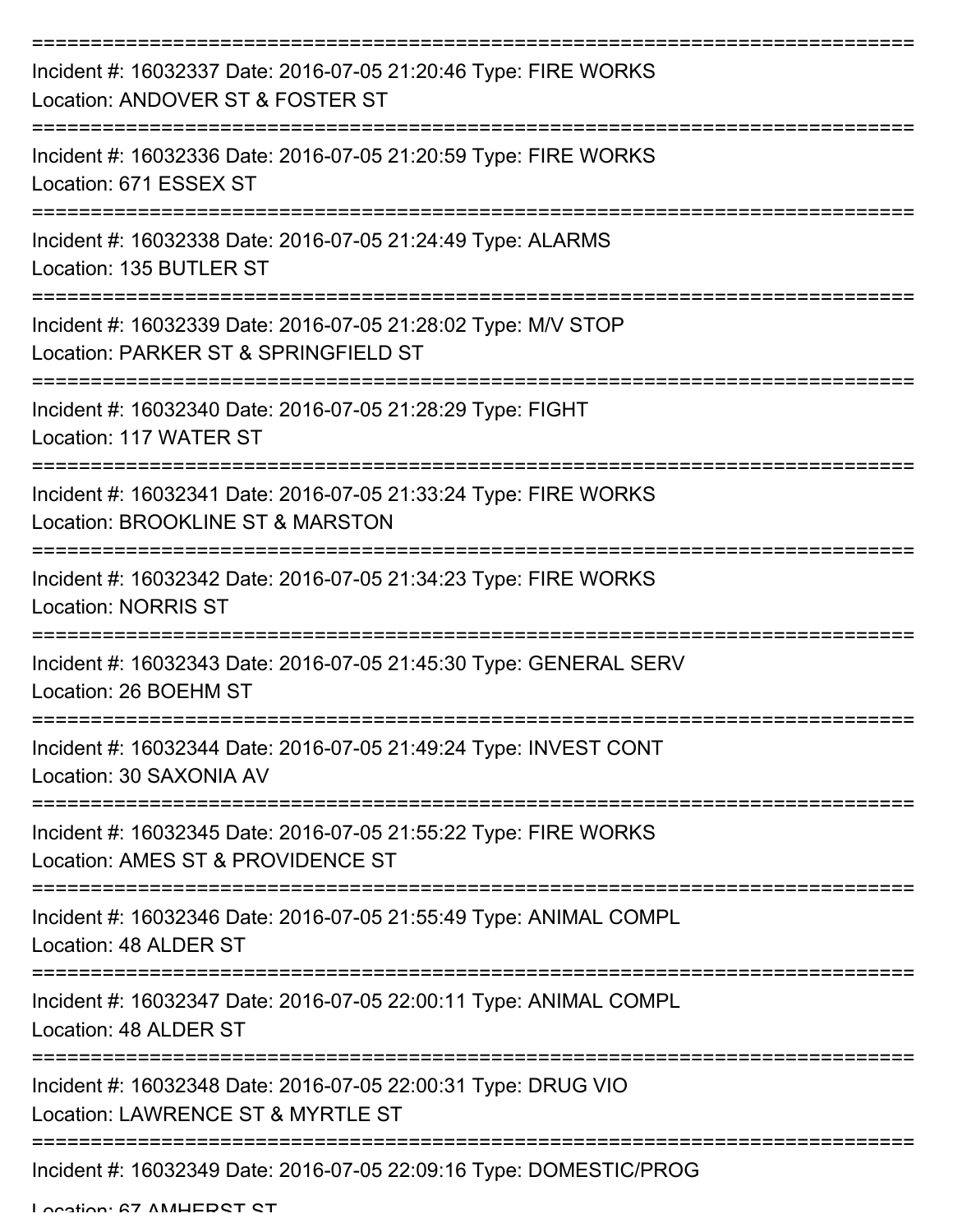| Incident #: 16032350 Date: 2016-07-05 22:10:26 Type: LARCENY/PAST<br>Location: 90 LOWELL ST                                                                 |
|-------------------------------------------------------------------------------------------------------------------------------------------------------------|
| Incident #: 16032351 Date: 2016-07-05 22:17:10 Type: LOUD NOISE<br>Location: 32 CHESTER ST                                                                  |
| Incident #: 16032352 Date: 2016-07-05 22:29:52 Type: DISTURBANCE<br>Location: S UNION ST & SALEM ST                                                         |
| Incident #: 16032353 Date: 2016-07-05 22:33:31 Type: SHOPLIFTING<br>Location: SEVEN ELEVEN / 360 BROADWAY                                                   |
| Incident #: 16032354 Date: 2016-07-05 22:34:21 Type: SUS PERS/MV<br>Location: MARSTON ST & STORROW ST                                                       |
| Incident #: 16032355 Date: 2016-07-05 22:45:23 Type: ALARMS<br>Location: COMMONWEALTH MOTOR CHEVY / 155 MARSTON                                             |
| Incident #: 16032356 Date: 2016-07-05 23:01:13 Type: FIRE WORKS<br>Location: 276 HAVERHILL ST                                                               |
| Incident #: 16032357 Date: 2016-07-05 23:11:40 Type: FIRE WORKS<br>Location: 11 GREEN ST                                                                    |
| Incident #: 16032358 Date: 2016-07-05 23:16:51 Type: FIRE WORKS<br>Location: 572 ESSEX ST                                                                   |
| ======================<br>----------------------------<br>Incident #: 16032359 Date: 2016-07-05 23:27:55 Type: SUICIDE ATTEMPT<br>Location: 278 LAWRENCE ST |
| ======================================<br>Incident #: 16032360 Date: 2016-07-05 23:39:42 Type: MAL DAMAGE<br>Location: 187 ARLINGTON ST                     |
| Incident #: 16032361 Date: 2016-07-05 23:42:01 Type: DOMESTIC/PAST<br>Location: 181 ARLINGTON ST #4                                                         |
| Incident #: 16032362 Date: 2016-07-05 23:49:55 Type: FIRE WORKS<br>Location: 110 MARGIN ST                                                                  |
|                                                                                                                                                             |